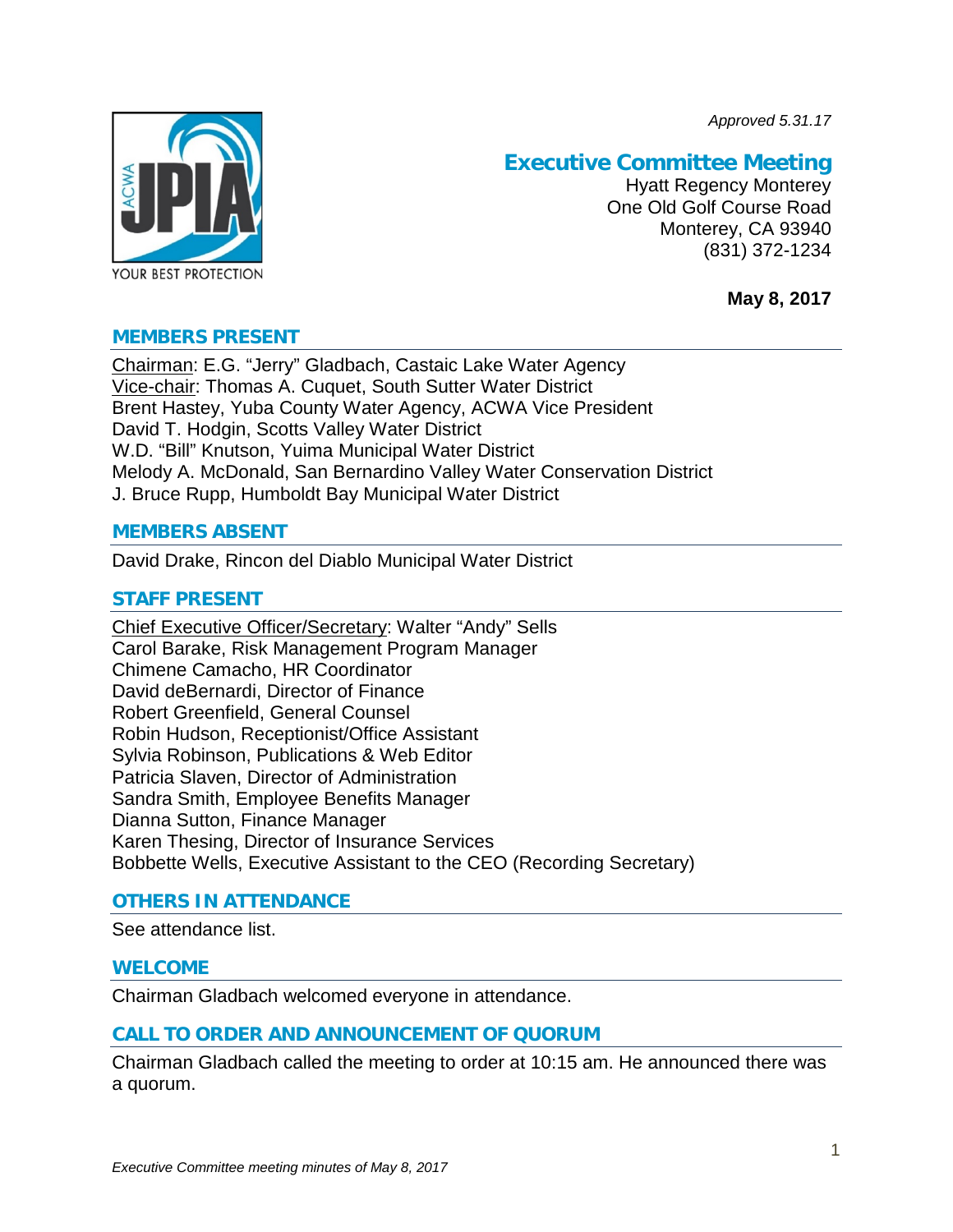## **PLEDGE OF ALLEGIANCE/EVACUATION PROCEDURES**

Chairman Gladbach led the Pledge of Allegiance and Mr. Sells gave the evacuation procedure instructions.

## **ANNOUNCEMENT RECORDING OF MINUTES**

Chairman Gladbach announced that the meeting would be recorded to assist in preparation of minutes. Recordings are only kept 30 days following the meeting, as mandated by the California Brown Act.

## **PUBLIC COMMENT**

Chairman Gladbach noted that, as the agenda stated, members of the public would be allowed to address the Executive Committee on any agenda item prior to the Committee's decision on that item. Comments on any issues on the agenda, or not on the agenda, were also welcomed. No comments were brought forward.

## **ADDITIONS TO OR DELETIONS FROM THE AGENDA**

Chairman Gladbach asked for any additions to, or deletions from, the agenda; staff had none.

## **CONSENT AGENDA**

Chairman Gladbach called for approval of the Consent Agenda:

M/S/C (Hodgin/McDonald) (Cuquet-Yes; Gladbach-Yes; Hastey-Yes; Hodgin-Yes; Knutson-Yes; McDonald-Yes; Rupp-Yes): That the Executive Committee approve the minutes of the March 21, 2017 meeting; excuse the absence of Director Drake; and approve the JPIA disbursements of:

Vendor Payments, Employee Benefits Claim Payments, Payroll, and summary of confidential claims payments for the Liability, Property, & Workers' Compensation Programs: March 1-15, 2017; and March 16-31, 2017.

#### **ADMINISTRATION**

#### Meetings attended on behalf of the JPIA

Director McDonald, Director Cuquet, and Chairman Gladbach all stated that they had participated in check deliveries at several water districts.

#### Changes to the JPIA Employee Handbook

Ms. Slaven explained that the California Supreme court recently found that all communications involving public business are subject to the California Public Records Act (CPRA), regardless of the account or device used. It is the content of the message, not the device used, that makes it subject to the CPRA.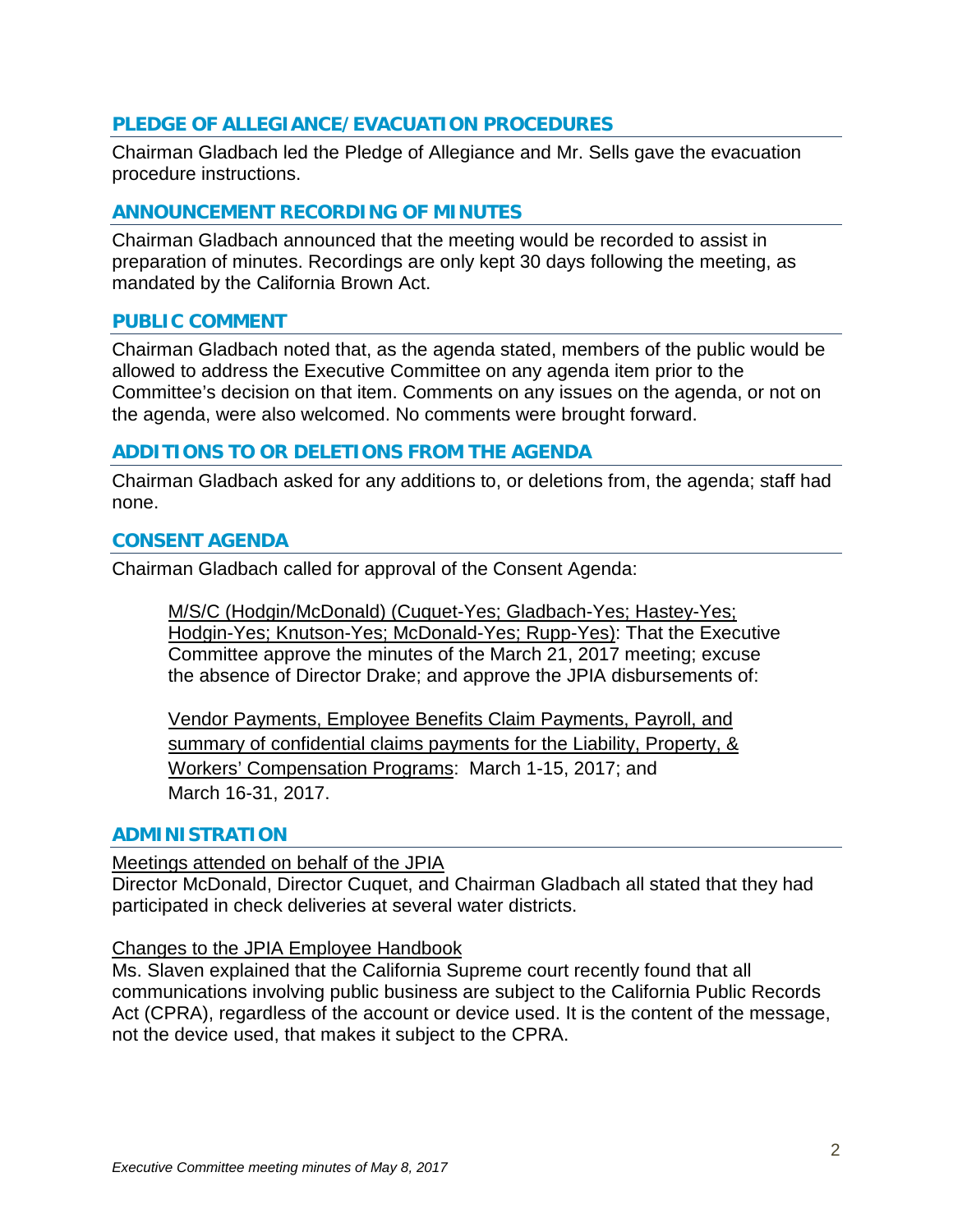The changes strengthened some wording in the Electronic Communication policy to comply with CPRA regulations. A Public Records Request Policy was added to the handbook.

M/S/C (Hastey/McDonald) (Cuquet-Yes; Gladbach-Yes; Hastey-Yes; Hodgin-Yes; Knutson-Yes; McDonald-Yes; Rupp-Yes): That the Executive Committee approve the changes to the JPIA Employee Handbook, as presented.

## Premium Pricing for Groundwater Sustainability Agencies

Groundwater Sustainability Agencies (GSAs) are in the process of preparing and submitting plans to the Department of Water Resources by the June 30, 2017 deadline. The JPIA has received inquiries from several GSAs about participating in our existing Liability Program.

During the initial stage of GSA formation, and the next stage of Groundwater Sustainability Plan preparation, staff has concluded there is minimal exposure from an insurance perspective for a covered loss.

None of the GSAs that have contacted the JPIA have any payroll at this time. Staff proposed billing the new GSAs the current Pooled Liability Program minimum premium of \$2,250. Additionally, those GSAs that include members already participating in the JPIA Pooled Liability Program, staff proposed reducing the rate charged to the GSA an amount equal the percentage of the GSA members participating in the Pooled Liability Program up to a maximum of 50%, or \$1,125.

Once the GSA becomes operational and begins hiring staff, securing facilities, and installing infrastructure then the normal premium calculation process would begin.

M/S/C (Hodgin/Knutson) (Cuquet-Yes; Gladbach-Yes; Hastey-Yes; Hodgin-Yes; Knutson-Yes; McDonald-Yes; Rupp-Yes): That the Executive Committee approve the pricing structure for Groundwater Sustainability Agencies, as presented.

## **PROGRAMS**

## Risk Management Committee

Committee Chairman Hodgin reported on the Risk Management Committee's meeting on May 8, 2017. There were no action items for approval by the Executive Committee.

#### Liability Program Committee

Committee Chair McDonald reported on the recommendations of the Liability Program Committee's meeting on April 4, 2017. Approved action item(s) were brought to the Executive Committee for approval.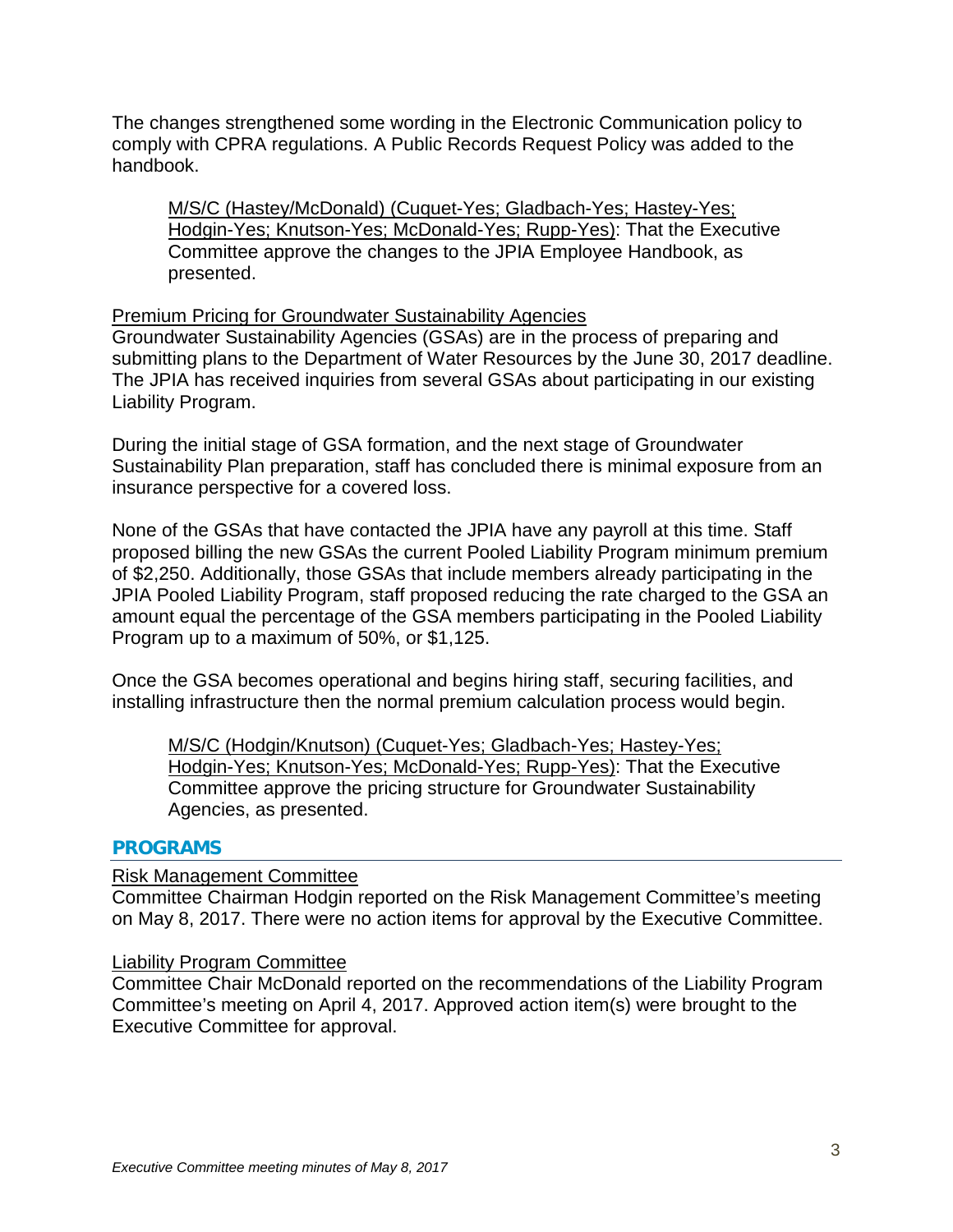Ms. Thesing highlighted the significant changes to the Memorandum of Liability Coverage (MOLC). One item, on page 70 of the packet, was pulled from the changes to bring to the next meeting for review.

*"In consideration of the premium charged, it is understood and agreed that neither the Mendota Diversion Dam nor the Berrenda Mesa Dam shall be defined as a dam under this Memorandum."*

M/S/C (McDonald/Hodgin) (Cuquet-Yes; Gladbach-Yes; Hastey-Yes; Hodgin-Yes; Knutson-Yes; McDonald-Yes; Rupp-Yes): That the Executive Committee accept the recommendation of the Liability Program Committee to approve the changes to the Memorandum of Liability Coverage, as presented, excluding the "red-lined" item on page 70 as noted above.

## Employee Benefits Program Committee

Committee Chairman Rupp reported on the Employee Benefits Program Committee's meeting on April 4, 2017 and discussed ways to save money within the Program. There were no action items at this meeting.

## **CEO UPDATE**

## CEO Update

Mr. Sells, and staff, updated the Committee on the progress to the Organizational Goals & Objectives for 2017.

- 1. Expand membership outreach Ms. Thesing reviewed her department's part in expanding membership.
- 2. Utilize IT systems for data analysis Mr. Sells discussed the JPIA's need for updated computer systems.
- 3. Begin upgrade for the website Ms. Slaven went over the plans for updating the website.
- 4. Mr. deBernardi explained that a Request for Proposal went out for actuary services. Aon Global Services was selected as the JPIA's new actuary.

## **MISCELLANEOUS**

Future agenda items None stated.

#### Availability for next meeting

No conflicts noted for the upcoming meeting on May 31, 2017. Director McDonald requested that the meeting be moved to an earlier time, as she has a conflict later in the day.

The Executive Committee meeting adjourned at 11:22 am.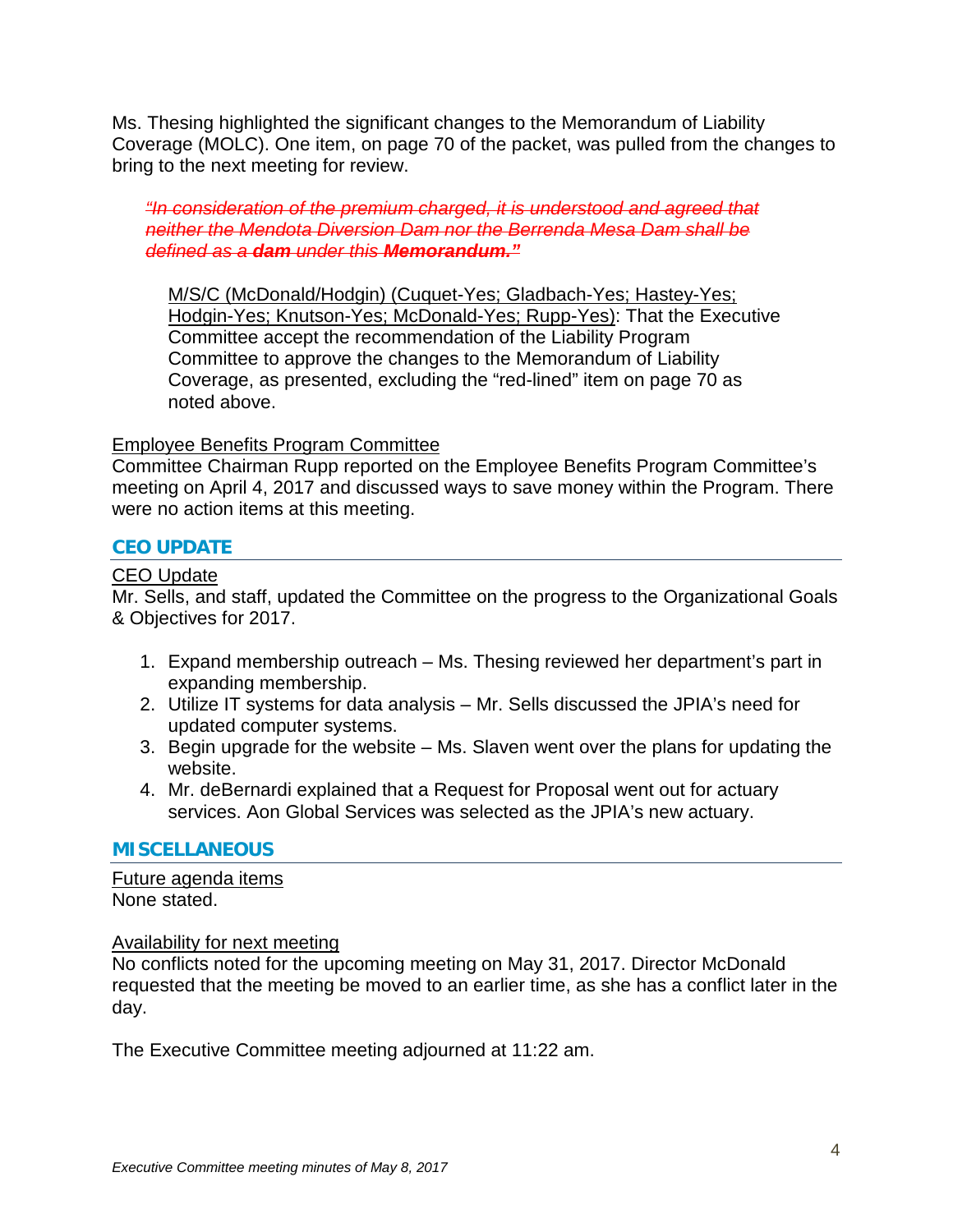# Attest:

X

E. G. "Jerry" Gladbach Chairman

X

Walter A. Sells Secretary